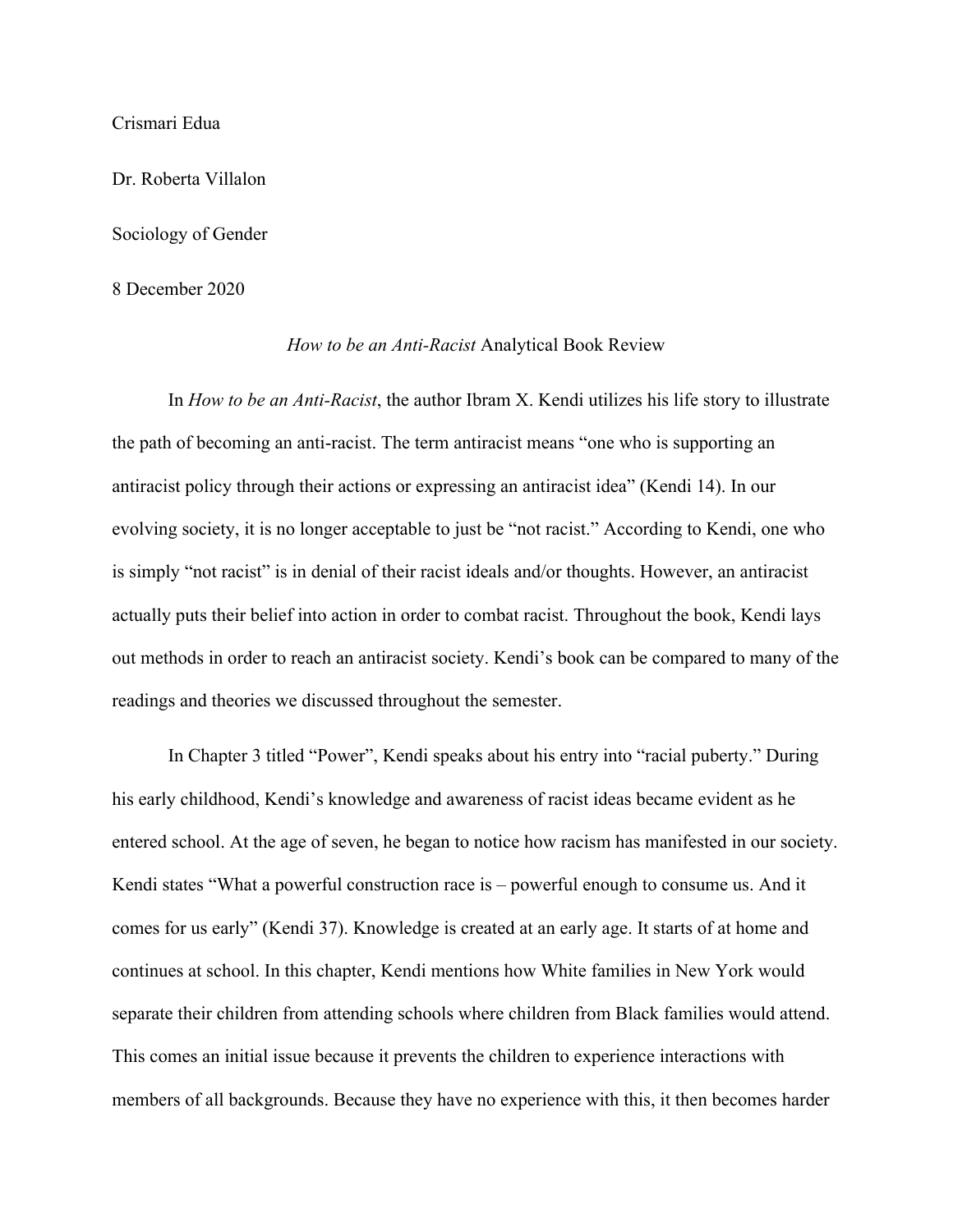for them to interact with members outside of their communities in the future. From prior experience, it becomes draining for Black and people of color to educate others as to how to properly interact with the minority population. Marginalized groups then must become educators for the majority groups. However, it can all be prevented if all members would integrate and interact with each other at an early age. Kendi's chapter relates to Patricia Hill Collins "Black Feminist Thought: Knowledge, Consciousness and the Politics of Empowerment" in Chapter 2 of our reader. Collins writes "Living as an African American woman is a necessary prerequisite for producing Black feminist thought because within Black women's communities' thought is validated and produced with reference to a particular set of historical, material, and epistemological condition" (Kirk & Okazawa-Rey 71). Collins highlights how Black women have served as agents of knowledge for the marginalized and the suppressed. Due to their unique experiences, Black women have used the obstacles they faced in order to create knowledge that allows others to view the world differently and from the perspectives of Black women.

In Chapter 6 titled "Body," Kendi articulates the stereotypes and assumptions associated with the Black body. In our society, the Black body has been linked with violence and danger. Kendi states "History tells the same story: Violence for White people really has too often had a Black face – and the consequences have landed on the Black body across the span of American history" (Kendi 70). Colonizers and early slave owners viewed the Black body as evil and in need of control in order for society to properly function. Even in recent history, we continue to see how these false ideals are still prevalent in policies and regulations. Kendi also states that "Americans today see the Black body as larger, more threatening, more potentially harmful, and more likely to require force to control than a similarly sized White body" (Kendi 71). Our society has placed a social stigma on the Black body that worsens the discrimination faced by the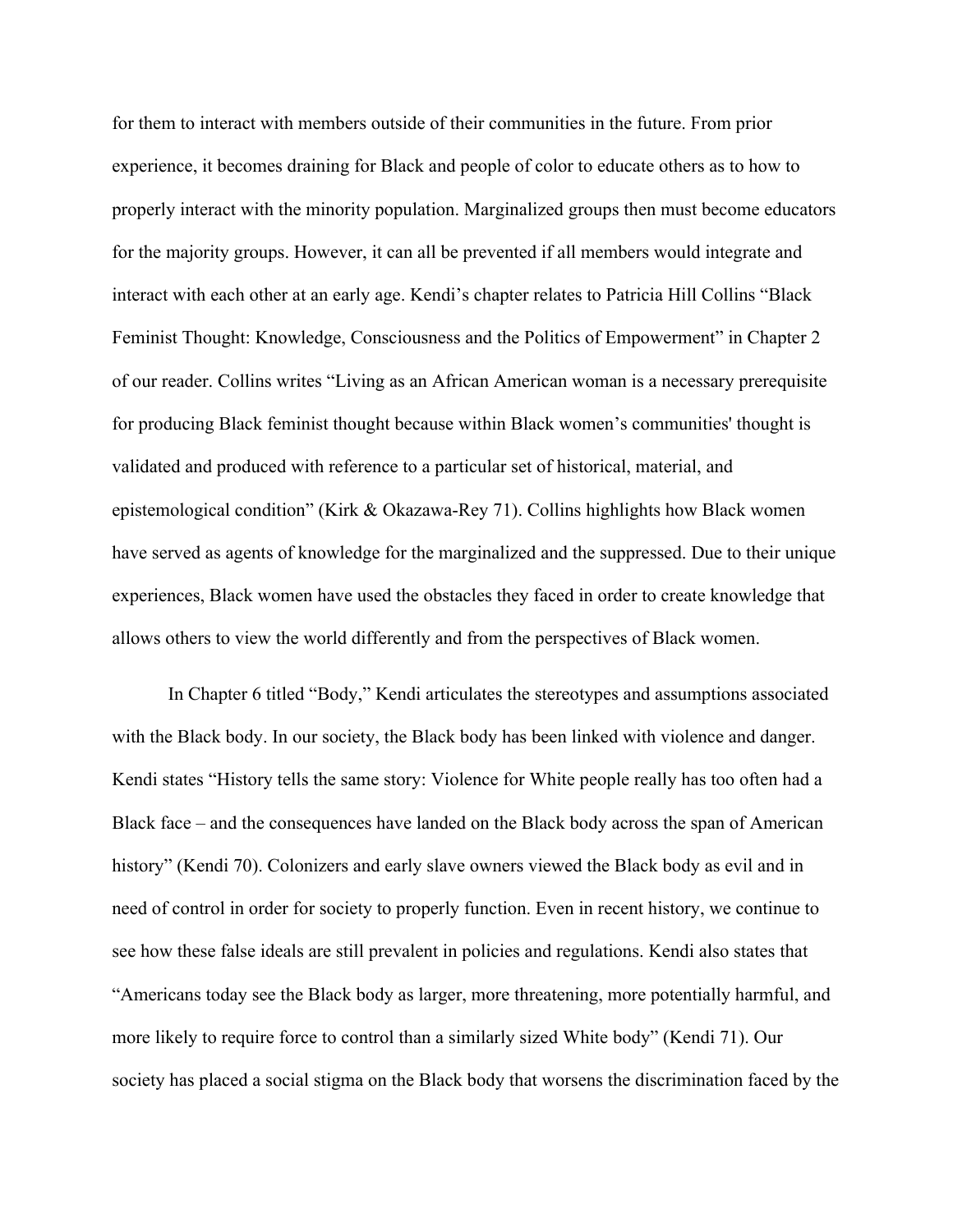marginalized group. Due to this social stigma, it becomes difficult for members of this community to advance in our society. Black bodies are more likely to be killed by police, serve longer sentence, experience racial profiling by law enforcement, and more likely to be singled out for a crime even if they are innocent. Black bodies are also less likely to receive a job even if they are overqualified. Kendi's chapter on the Black body links to Linda Trinh Vo excerpt "Transnational Beauty Circuits: Asian American Women, Technology, and Circle Contact Lenses." Trinh Vo states that "Bodily features such as eye color or skin color are often politicized, since racial ideologies are attached to them, so biological characteristics are imbued with societal values and meaning" (Kirk & Okazawa-Rey 203). Biological characteristics have been used by our society to create implications about certain groups of people. The author draws attention to how eyes and noses have become racial markers for Asian Americans. The racial markers and stereotypes created around them are used by others to display their superior over minority groups.

In Chapter 7 titled "Culture," Kendi reflects on how culture played a role in his life. During his high school career, Kendi was into playing basketball. Kendi stated that "basketball was life" (Kendi 81). This sport was a significant part of Kendi's identity to the point where he believed he would not survive without it. Another part of Kendi's identity was the central artery of Southside Queens the Ave. The Ave was where Kendi was able to dive into Black culture. The Ave was where Black culture was expressed freely and like no other. Although the White Americans looked down on the culture, Kendi still loved and admired the culture he expressed and embraced from the Ave. He then discusses how some Black culture's richness has been ripped away due to assimilation in White American culture. Assimilation into American culture has allowed for the Black culture to forget its cultural heritage and have more European cultural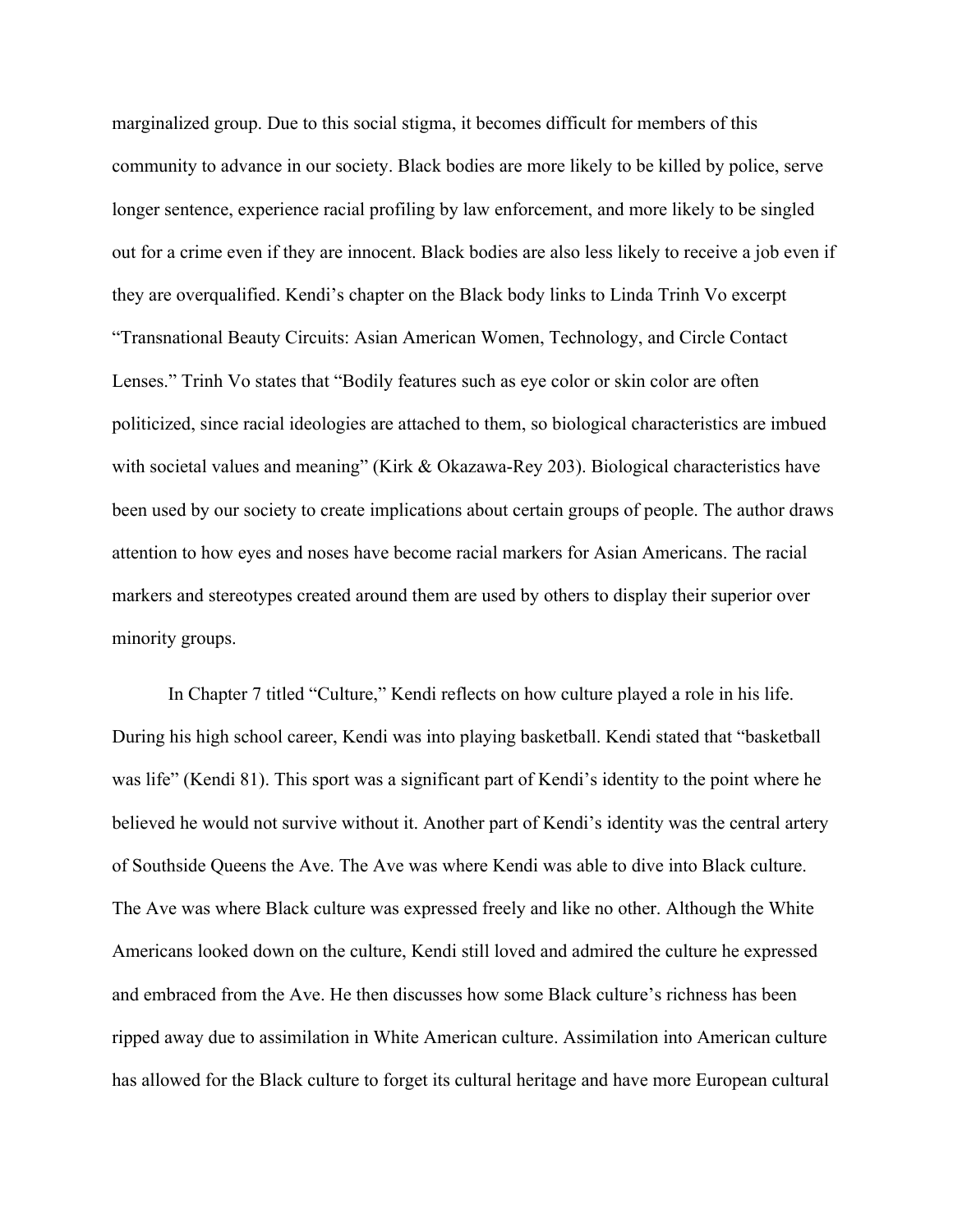standards. Kendi states that in order to be an antiracist, one must see the cultural differences as equals. Although each culture is different, there should not be one cultural superior to another. Black assimilation in White Culture connects with Melanie Kaye/Kantrowitz's piece titled "Jews, Class, Color, and the Cost of Whiteness." In her piece, Kaye/Kantrowitz emphasizes how assimilation into White culture is accompanied with cultural loss for Jewish people (Kirk & Okazawa-Rey 114). She also focuses on whether there is a connection between anti-Semitism and racism. Kaye/Kantrowitz argues that by definition, Jews are people of color and would not survive in a white supremacist society. However, due to assimilation and the assumption that Jews are concerned white, people fail to see Kaye/Kantrowitz's argument.

In Chapter 15 titled "Sexuality," Kendi discusses his dilemma and journey with comprehending sexuality. In the previous chapter, Kendi mentions that sexuality and sexual orientation was not something his family discussed or taught him about. It was assumed that because Kendi was male, you would be into females. His family's silence on the topic enable Kendi to not think of the other sexual orientations that do exist. Kendi labeled himself a "racist, sexist homophobe" when arriving to study at Temple University (Kendi 182). It wasn't until he found out his best friend Weckea at Temple was gay. Kendi had a negative assumption of how gay people looked and how they would act which did not allow him to envision his best friend being gay. Kendi was in denial of his best friend's sexual orientation then later comprehended that his best friend did not want to tell him because he knew that Kendi was homophobic. Kendi decided it was time to shift his mindset, especially for his best friend. He states that "We cannot be antiracist if we are homophobic or transphobic" (Kendi 197). In order to be a true antiracist, Kendi understood that he must include and fight for all Black lives and as well as understand all Black life experiences. Daisy Hernandez's story "Even if I Kiss a Woman" relates to Kendi's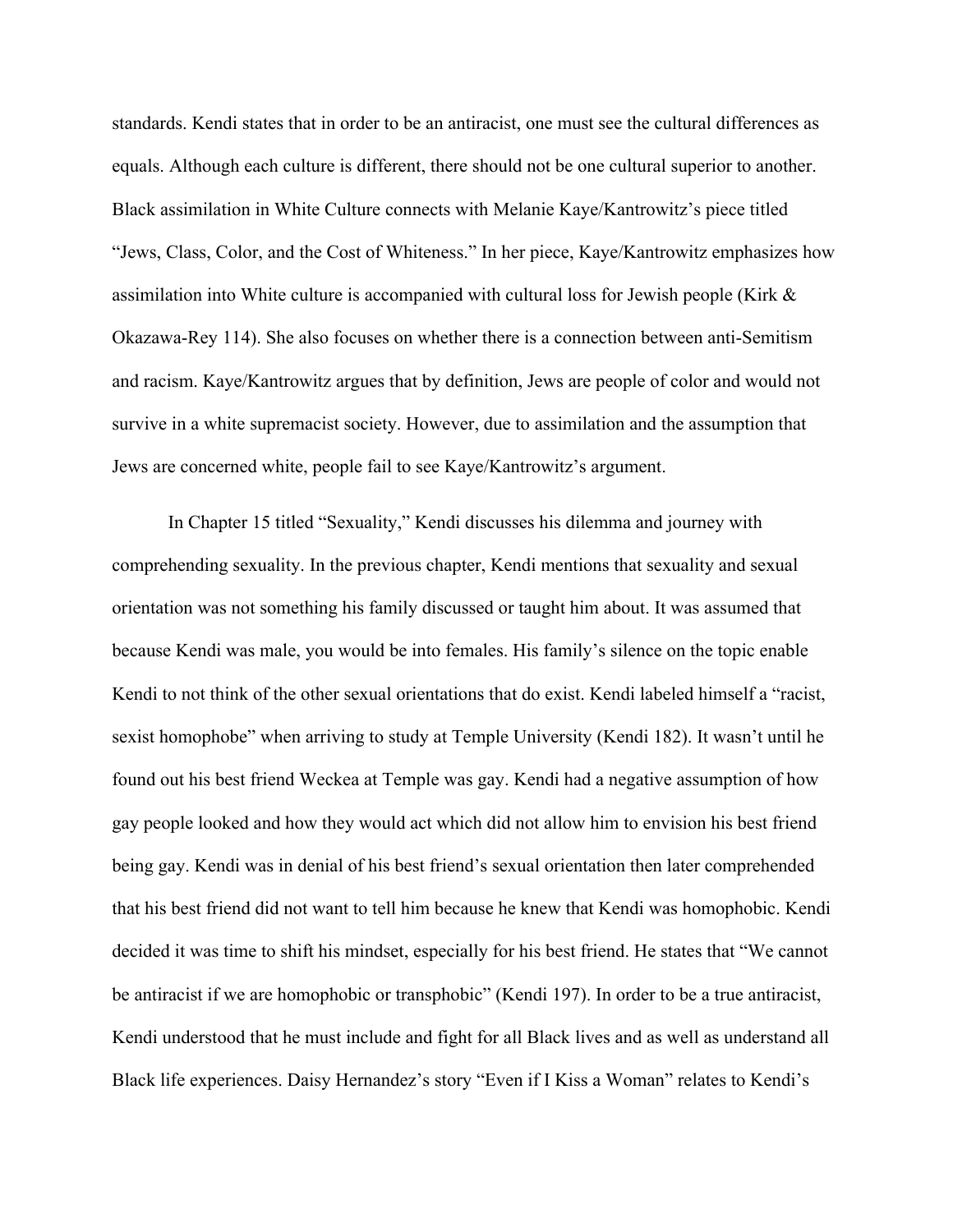experience with homophobia. In her story, Hernandez writes about her family's reaction when she revealed her sexual orientation. From prior experience, traditional Hispanics are strict when it comes to sexual orientation. They believe that men belong with women and same sex relationships are frowned upon. When Hernandez shared that she was dating a woman, her mother was "hyperventilating and fanning herself with her other hand. She stammers, 'I've never heard of this. This doesn't happen in Colombia" (Kirk & Okazawa-Rey 158). Hernandez's family and culture did not accept the idea that Hernandez was not heterosexual. One of her aunts stated "It's not going to work, sabes? You need a man for the equipment" (Kirk & Okazawa-Rey 158). Hernandez's family's ideals negative affected her because her family's actions changed due to her sexuality. Hernandez sought acceptance from her family. Even after telling a family member that her relationship with another woman did not work, it was evident that they had not yet to comprehend her sexual orientation.

In the final chapters of the book, Kendi writes about how he saw racism as a disease in which could be cured by antiracism. The beginning process to "curing" this disease is to understand where racist ideals are rooted from and how they could be changed. Kendi focused on the racist policies and regulations that exist in our society. In order to change these unjust policies, it is important to comprehend what racist ideas they portray and how target groups are affected by them. One must then recognize how antiracist ideas and policies improve the life experiences of the target groups and eliminate racism in our society. Kendi is optimistic and believes that it is possible for us to live in a society where racism no longer exists. He states that "racist policies [lead] to racist ideas, not the other way around, as we have common thought" (Kendi 230). Kendi believes that it is a common misconception that racist policies stem from racist ideas. However, it is the racist policies that enable the racist ideas to exist. Therefore, the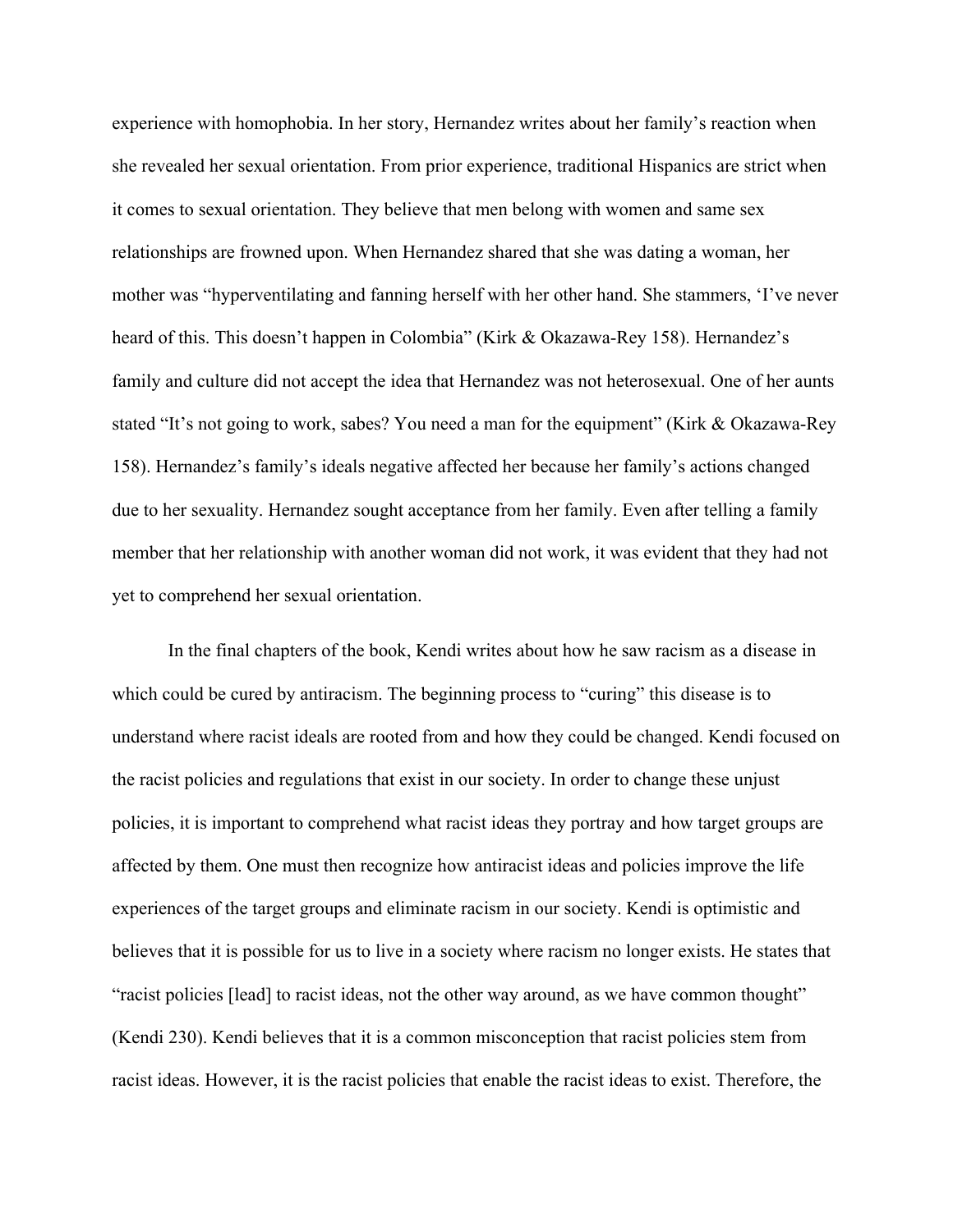first step to creating an antiracist society is to annihilate the racist policies. To test his theory, Kendi began the Antiracist Research and Policy Center at American University, it was revealed that changing racist policies to antiracist policies was successful in its mission to rid of racism. Kendi's call for change is similar to the excerpt on "Feminist Propositions for a Just Economy: Time for Creative Imaginations." This piece was written by Association for Women's Rights in Development (AWID) , the Center for Women's Global Leadership (CWGL), and the African Women's Development and Communication Network (FEMNET), feminist organizations who sought to increase economic equality amongst genders. They list out major obstacles faced in order to create feminist just economies. The organizations teamed up to create on online project where people can "share, document, analyze, critique, and improve some of these propositions for a feminist economic justice agenda" (Kirk & Okazawa-Rey 560). I believe that the project is successful because it allows people to bounce ideas off each other, learn from different lens, and educate others. The journey to creating a just society does not come from one person or organization. This journey also does not come in the blink of an eye. Kendi and the feminist organizations seek for solutions by starting off at the root of the issue. This way they can be effective and long-lasting change to our society.

In conclusion, Kendi's *How to be An Antiracist* exhibits many of the themes and ideas we analyzed this semester. In order to create an antiracist society, we must reconsider our thoughts/ideas and transform them to antiracist ones. We can, therefore, put our thoughts and ideas into action in order to create a just, antiracist society where everyone is different but equal. We can also take the themes and concepts we learned this semester and put them into action to create this ideal society.